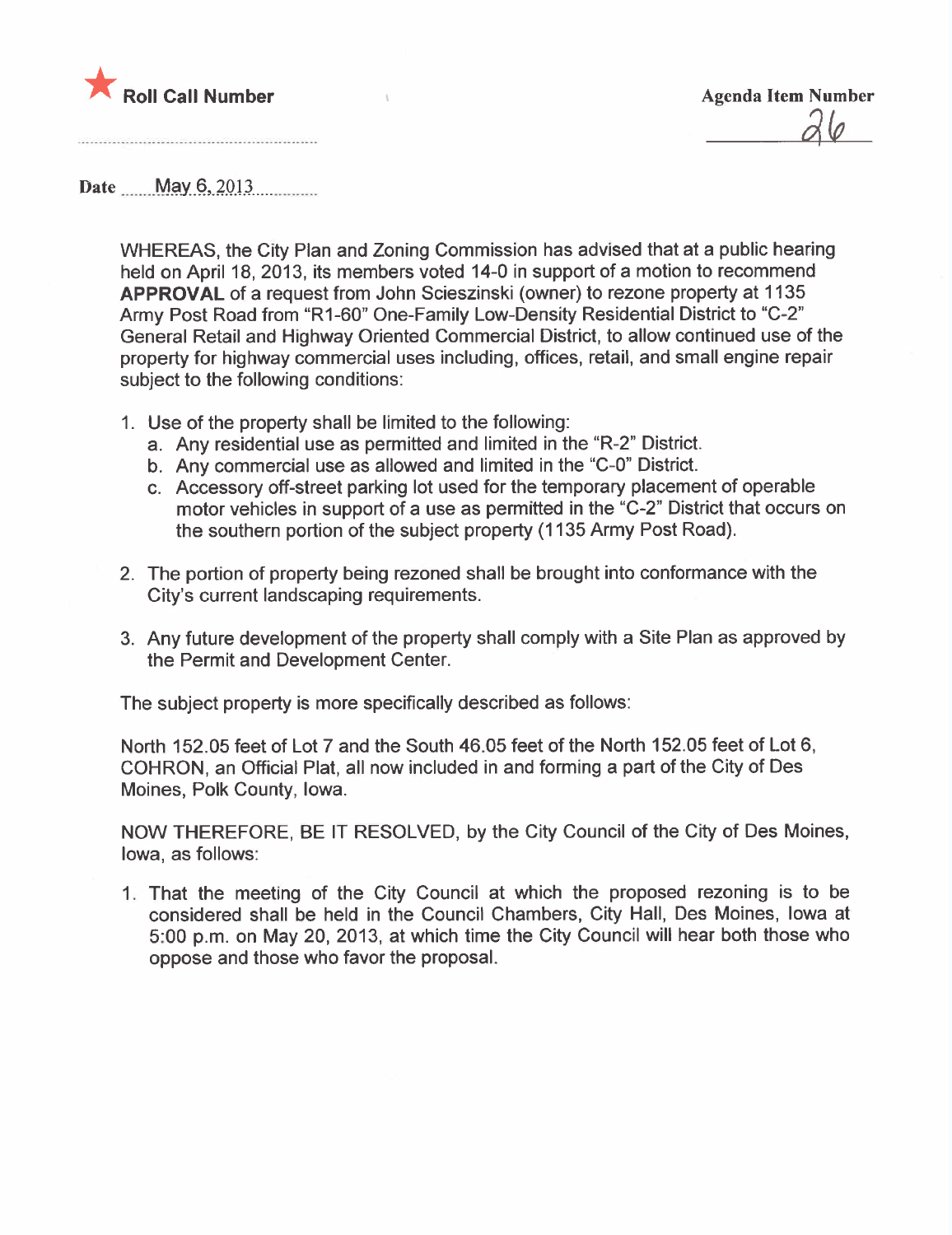

 $\partial Q$ 

Date <u>May 6, 2013</u>

2. That the City Clerk is hereby authorized and directed to cause notice of said proposal in the accompanying form to be given by publication once, not less than seven (7) days and not more than twenty (20) days before the date of hearing, all as specified in Section 362.3 and Section 414.4 of the Iowa Code.

MOVED by \_\_\_\_\_\_\_\_\_\_\_\_\_\_\_\_\_\_\_\_\_\_\_\_\_\_\_ to adopt.

FORM APPROVED:

Michael F. Kelley

Assistant City Attorney (2002013-00006)

| <b>COUNCIL ACTION</b> | <b>YEAS</b> | <b>NAYS</b> | <b>PASS</b> | <b>ABSENT</b>   | <b>CERTIFICATE</b>                                                                                   |  |  |  |  |
|-----------------------|-------------|-------------|-------------|-----------------|------------------------------------------------------------------------------------------------------|--|--|--|--|
| <b>COWNIE</b>         |             |             |             |                 |                                                                                                      |  |  |  |  |
| <b>COLEMAN</b>        |             |             |             |                 | I, DIANE RAUH, City Clerk of said City hereby                                                        |  |  |  |  |
| <b>GRIESS</b>         |             |             |             |                 | certify that at a meeting of the City Council of<br>said City of Des Moines, held on the above date, |  |  |  |  |
| <b>HENSLEY</b>        |             |             |             |                 | among other proceedings the above was adopted.                                                       |  |  |  |  |
| <b>MAHAFFEY</b>       |             |             |             |                 |                                                                                                      |  |  |  |  |
| <b>MEYER</b>          |             |             |             |                 | IN WITNESS WHEREOF, I have hereunto set my<br>hand and affixed my seal the day and year first        |  |  |  |  |
| <b>MOORE</b>          |             |             |             |                 | above written.                                                                                       |  |  |  |  |
| <b>TOTAL</b>          |             |             |             |                 |                                                                                                      |  |  |  |  |
| <b>MOTION CARRIED</b> |             |             |             | <b>APPROVED</b> |                                                                                                      |  |  |  |  |
|                       |             |             |             | Mayor           | <b>City Clerk</b>                                                                                    |  |  |  |  |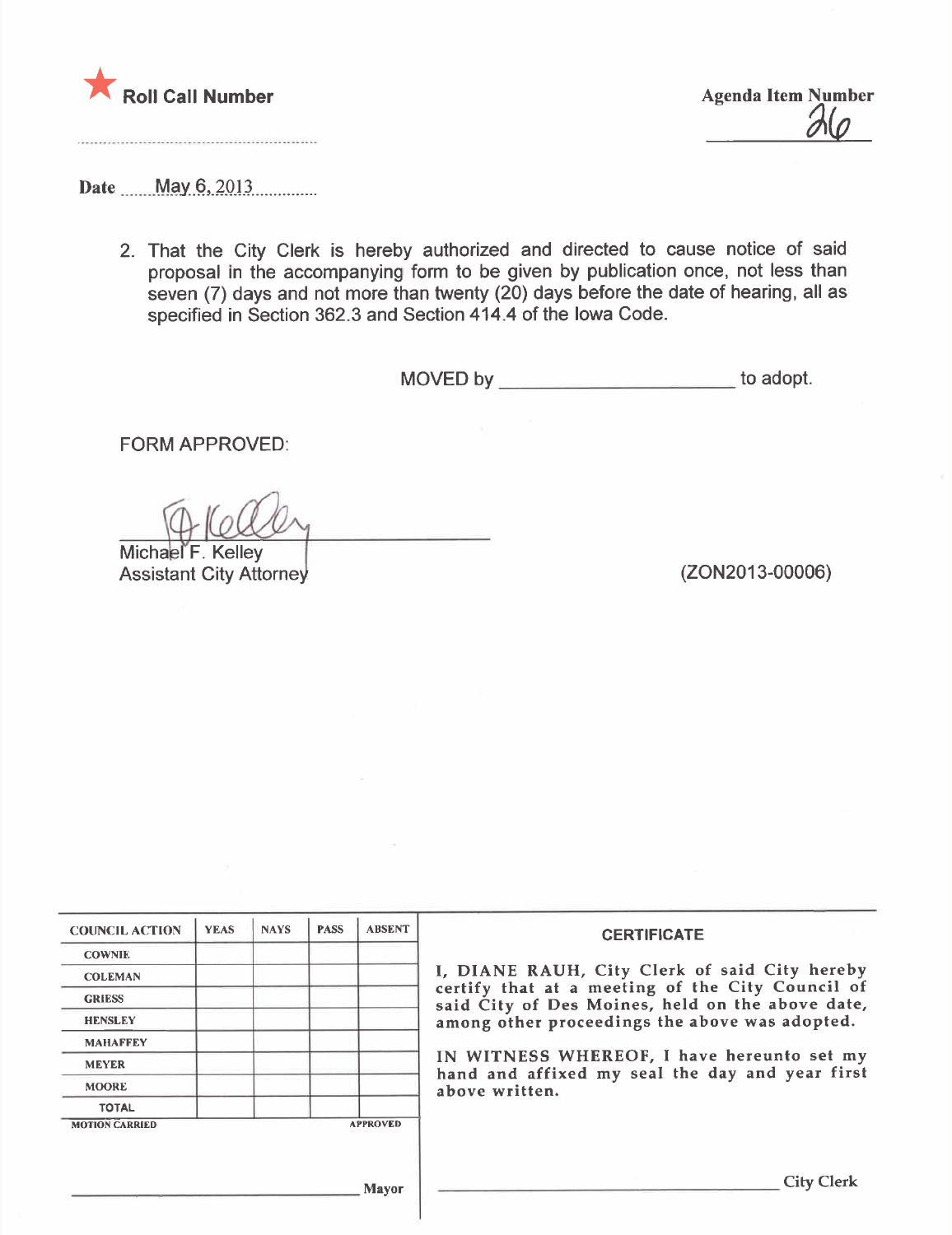April 29, 2013

| Date May 6,2013 |          |
|-----------------|----------|
|                 |          |
| Agenda Item     | $\Delta$ |

-- : ", Call #

Honorable Mayor and City Council City of Des Moines, Iowa

Members:

Communication from the City Plan and Zoning Commission advising that at their meeting held April 18, 2013, the following action was taken regarding a request from John Scieszinski (owner) to rezone property at 1135 Army Post<br>Road.

### **COMMISSION RECOMMENDATION:**

After public hearing, the members voted 14-0 as follows:

| <b>Commission Action:</b> | Yes                     | <b>Nays</b> | Pass | <b>Absent</b> |
|---------------------------|-------------------------|-------------|------|---------------|
| <b>Dory Briles</b>        | X                       |             |      |               |
| <b>JoAnne Corigliano</b>  | X                       |             |      |               |
| <b>Shirley Daniels</b>    | X                       |             |      |               |
| <b>Jacqueline Easley</b>  | X                       |             |      |               |
| <b>Tim Fitzgerald</b>     | X                       |             |      |               |
| <b>Dann Flaherty</b>      | X                       |             |      |               |
| John "Jack" Hilmes        | X                       |             |      |               |
| <b>Ted Irvine</b>         | $\sf X$                 |             |      |               |
| <b>Greg Jones</b>         | X                       |             |      |               |
| <b>William Page</b>       | X                       |             |      |               |
| <b>Christine Pardee</b>   |                         |             |      | X             |
| <b>Mike Simonson</b>      | X                       |             |      |               |
| <b>CJ Stephens</b>        | X                       |             |      |               |
| <b>Vicki Stogdill</b>     | $\overline{\mathsf{X}}$ |             |      |               |
| <b>Greg Wattier</b>       | X                       |             |      |               |
|                           |                         |             |      |               |

APPROVAL of Part A) to find the proposed rezoning is not in conformance with the current Des Moines' 2020 Community Character Plan future land use designation of Low Density ResidentiaL.

By separate motion Commissioners recommended 14-0 as follows:

| <b>Yes</b>   | <b>Nays</b> | Pass | <b>Absent</b> |
|--------------|-------------|------|---------------|
| Χ            |             |      |               |
| X            |             |      |               |
| X            |             |      |               |
| Χ            |             |      |               |
| X            |             |      |               |
| X            |             |      |               |
| Χ            |             |      |               |
| X            |             |      |               |
| X            |             |      |               |
| $\mathsf{X}$ |             |      |               |
|              |             |      |               |



ARMORY BUILDING 602 ROBERT D. RAY DRIVE DES MOINES, IOWA 50309 -1881 (515) 283-4182

> ALL-AMERICA CITY 1949,1976,1981 2003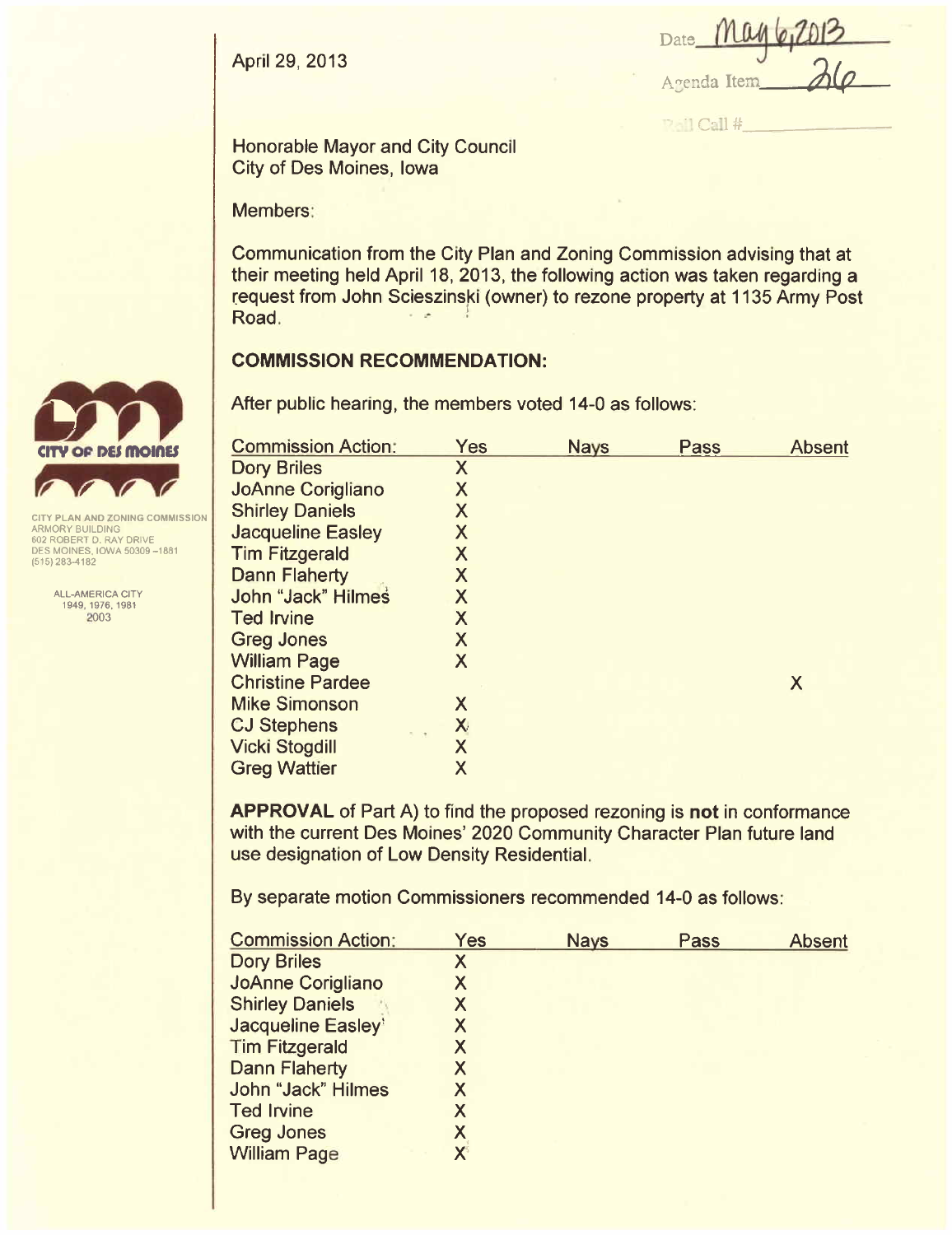| <b>Commission Action:</b> | Yes | <b>Nays</b> | Pass | <b>Absent</b> |
|---------------------------|-----|-------------|------|---------------|
| <b>Christine Pardee</b>   |     |             |      |               |
| <b>Mike Simonson</b>      |     |             |      |               |
| <b>CJ Stephens</b>        |     |             |      |               |
| <b>Vicki Stogdill</b>     | X   |             |      |               |
| <b>Greg Wattier</b>       |     |             |      |               |

APPROVAL of Part B) to amend the Des Moines' 2020 Community Character Plan to revise the future land use designation from Low Density Residential to Commercial, Auto-Oriented, Small-Scale Strip Development, and APPROVAL of Part C) to rezone the property from "R1-60" One-Family Low-Density Residential District to a Limited "C-2" General Retail and Highway Orjented Commercial District, to allow continued use of the property for highway commercial uses, including offices, retail, and small engine repair<br>subject to the following conditions: (21-2013-4.02 & ZON2013-00006) subject to the following conditions:

- 1. Use of the property shall be limited to the following:
	- a. Any residential use as permitted and limited in the "R-2" District.
	- b. Any commercial use as allowed and limited in the "C-0" District.
	- c. Accessory off-street parking.lot used for the temporary placement of operable motor vehicles in support of a use as permitted in the "C-2" District that occurs on the southern portion of the subject property (1135 Army Post Road).
- 2. The portion of property being rezoned shall be brought into conformance with the City's current landscaping requirements.
- 3. Any future development of the property shall comply with a Site Plan as approved by the Permit and Development Center.

# STAFF RECOMMENDATION TO THE P&Z COMMISSION

Part A) Staff recommends that the rezoning be found not in conformance with the current Des Moines' 2020 Community Character Plan future land use designation of Low Density ResidentiaL.

Part B) Staff recommends approval of an amendment to the Des Moines' 2020 Community Character Plan to revise the future land use designation from Low Density Residential to Commercial: Auto-Oriented, Small-Scale Strip Development.

Part C) Staff recommends approval of the rezoning from "R 1-60" to Limited "C-2" General Retail and Highway-Oriented Commercial District, subject to the following conditions:

- 1. Use of the property shall be limited to the following:
	- a. Any residential use as permitted and limited in the "R-2" District.
	- b. Any commercial use as allowed and limited in the "C-O" District.
	- c. Accessory off-street parking lot used for the temporary placement of operable motor vehicles in support of a use as permitted in the "C-2" District that occurs on the southern portion of the subject property (1135 Army Post Road).
- 2. The portion of property being rezoned shall be brought into conformance with the City's current landscaping requirements. (These requirements are outlined in Section II, Subsection 3 of the staff report.)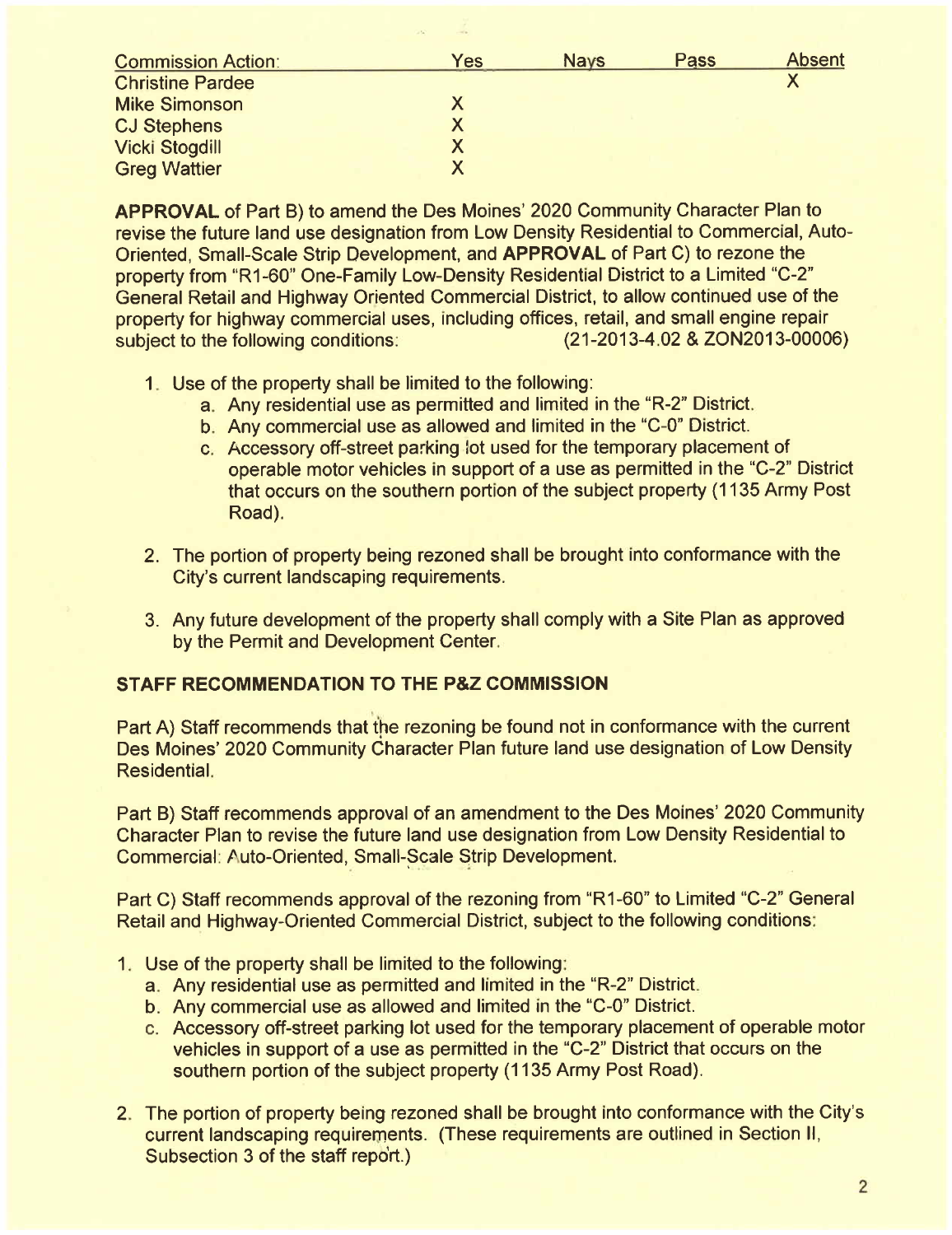3. Any future development of the property shall comply with a Site Plan as approved by the Permit and Development Center.

Written Responses

1 In Favor

1 In Opposition

### STAFF REPORT

### i. GENERAL INFORMATION

- 1. Purpose of Request: The proposed rezoning would bring the entire property under common zoning. Any future use or development on the property must be in accordance with a Site Plan as approved by the Permit and Development Center.
- 2. Size of Site: 15,370 square feet.
- 3. Existing Zoning (site): "R1-60" One-Family Low-Density Residential District.
- 4. Existing Land Use (site): The subject property contains a paved parking lot area that is within 10 feet of the adjoining residentially zoned property to the north and from the commercially zoned property to the east. It is setback five feet from the property line along Southwest 12<sup>th</sup> Street.
- 5. Adjacent Land Use and Zoning:

North  $-$  "R1-60", Uses are single-family dwellings.

South - "C-2", Uses are a commercial building on the subject parcel with office, retail, and repair shop uses and Ft. Des Moines Church of the Open Bible.

East - Limited "C-2", Uses is undeveloped private open space supporting a site for an AutoZone automotive parts retail store.

West - "R-2" and "R1-60", Uses are single-family dwellings.

- 6. General Neighborhood/Area Land Uses: The subject property is located behind a commercial building that sits along the Army Post Road major commercial corridor and a low-density residential neighborhood. It is within a transition area between the corridor and the low density residential neighborhood to the north.
- 7. Applicable Recognized Neighborhood(s): The subject property is within the Watrous South Neighborhood. This neighborhood was notified of the meeting by mailing of the Preliminary Agenda to all recognized neighborhoods on February 1, 2013. Additionally, separate notifications of the hearing for this specific item were mailed on February 1, 2013 (20 days prior) and February 11, 2013 (10 days prior to the scheduled hearing) to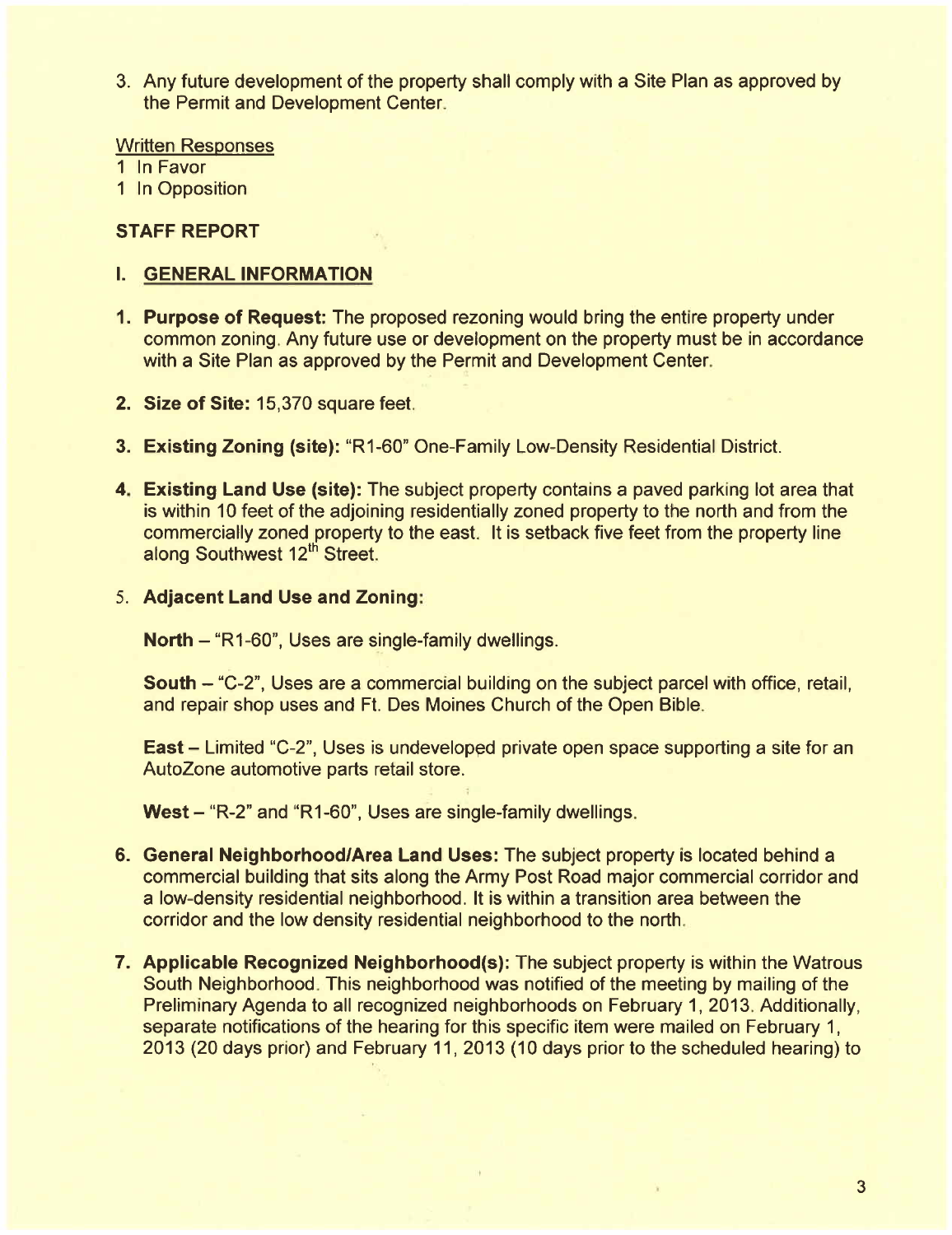the Watrous South Neighborhood Association and to the primary titleholder on file with the Polk County Assessor for each property within 250 feet of the site. A Final Agenda was mailed to the neighborhood associations on February 15, 2013.

All agendas and notices are mailed to the primary contact person designated to the City of Des Moines Neighborhood Development Division by the recognized neighborhood association. The Watrous Neighborhood Association mailings were sent to James Spiller, PO Box 35845, Des Moines, IA 50315.

The applicant is required to hold a neighborhood meeting. The public hearing on the rezoning was deferred from the February 21,2013 and March 7, 2013 agendas so that this neighborhood meeting could be held on March 21, 2013. The appellant will provide a summary of this meeting at the hearing.

### 8. Relevant Zoning History: N/A.

- 9. 2020 Community Character Land Use Plan Designation: Low Density Residential.
- 10.Applicable Regulations: The Commission reviews all proposals to amend zoning regulations or zoning district boundaries within the City of Des Moines. Such amendments must be in conformance with the comprehensive plan for the City and designed to meet the criteria in §414.3 of the Iowa Code. The Commission may recommend that certain conditions be applied to the subject property if the property owner agrees in writing, prior to the City Council Hearing. The recommendation of the Commission will be forwarded to the City CounciL.

### II. ADDITIONAL APPLICABLE INFORMATION

- 1. Site Plan Requirement: Any future development upon the subject property would be subject to City's site plan requirements with regards to stormwater, paving material, landscaping, screening, etc. There is an approved Site Plan on file with the City. It was originally approved on January 13, 1982 and then amended to extend the paved parking area to the north on June 17, 1987. The Zoning Ordinance at that time allow for extension of paved parking areas up to 100 feet into adjoining residentially zoned property. The current approved site plan amendment has 10-foot paving setbacks from all residentially zoned properties with a six-foot screen fence. There were no minimum plant material requirements at the time of approvaL.
- 2. 2020 Community Character Plan: The proposed "C-2" District would not be consistent with the current Low Density Residential future land use designation. It would require amendment to a Commercial: Auto-Oriented, Small-Scale Strip Development land use designation, the same as the balance of the subject parcel along Army Post Road. The automotive parts store property to the east has a similar depth of property with Limited "C\_2" zoning that allows only uses as permitted in the "R-2" District, as well as business and profession offices as permitted in the "C-2" District.

Staff believes the request to amend the existing future land use designation from Low Density Residential to Commercial: Auto-Oriented, Small-Scale Strip Development would be appropriate so long as permitted uses upon the property are limited to residential uses as permitted in the "R-2" District or commercial uses those as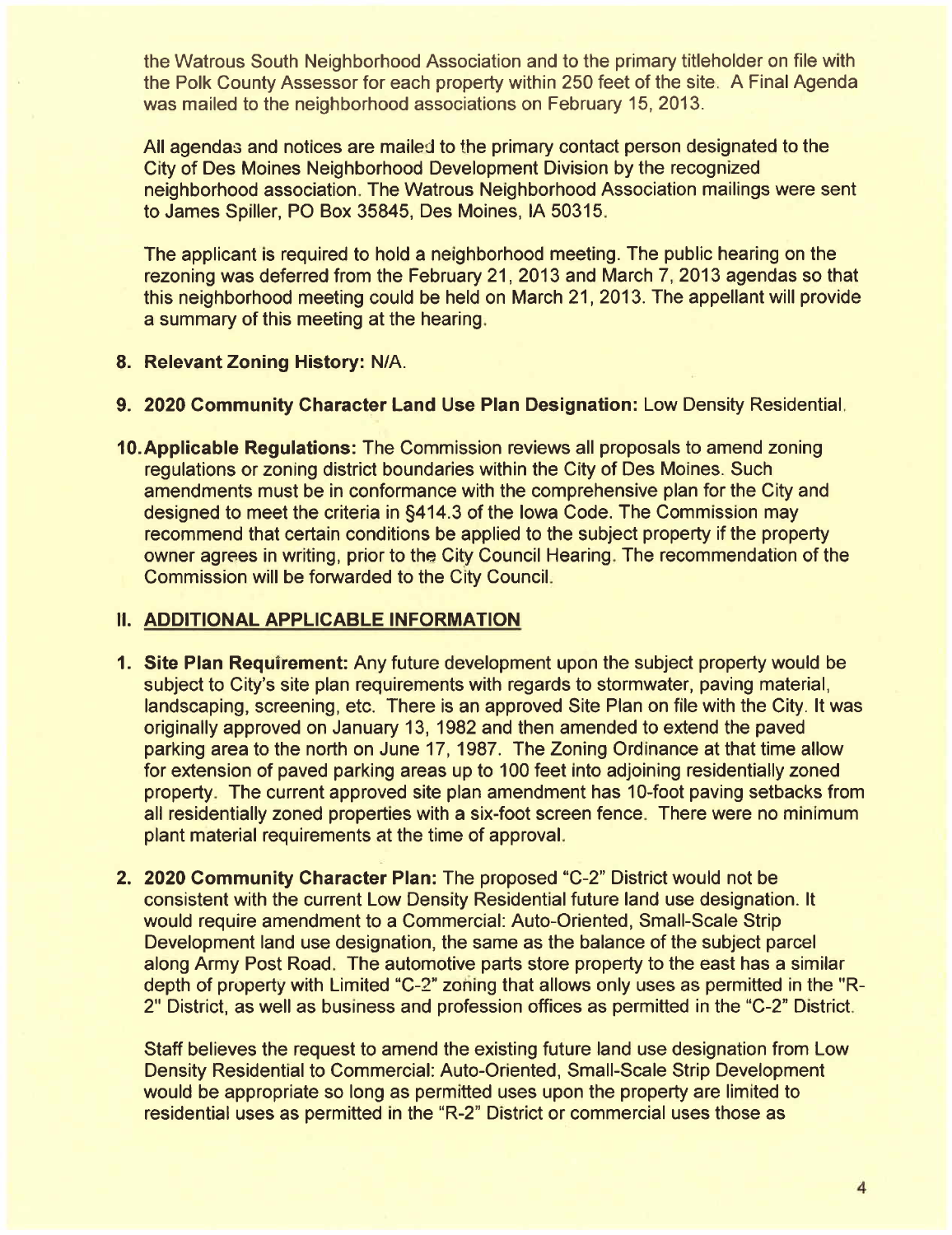permitted in the "C\_O" District, and accessory parking lots used for the temporary placement of operable motor vehicles as part of a permitted use in the adjoining "C-2". This would be similar with the limitations on property to the east

3. Landscaping/Screening: Given the close proximity of residential uses, any portion of property being rezoned should be brought into conformance with the City's current landscaping requirements. The City of Des Moines' Landscape Standards would require the following:

Perimeter Landscaping for 46 feet of frontage along Southwest 12<sup>th</sup> Street

- . 7 -foot paving setback (must remove about 2 feet of paving)
- . Provide 1 overstory tree along SW 12th Street (1 per 50 lineal feet)
- Provide 3 shrubs along SW 12th Street (3 per 50 lineal feet)

Bufferyard Landscaping Requirements for 398 lineal feet of property line

- . 1 O-foot wide paving setback (must remove 10 foot wide strip along west, north, and east)
- . Provide 8 overstory trees (2 per 100 lineal feet)
- . Provide 24 evergreen trees (6 per 100 lineal feet)
- 4. Zoning Enforcement: There is an active Zoning Enforcement case for the subject property initiated in 2010 that requires removing inoperable vehicles and portable accessory structures from the property and all vehicles parked within the 10-foot setbacks from adjoining residentially zoned property. The requested rezoning will not mitigate these violations.

## SUMMARY OF DISCUSSION

Erik Lundy presented the staff report and recommendation.

 $\mathcal{O}(\epsilon)$ 

Greg Wattier asked why is this request was before the Commission. Is it a violation of the use that is there and it needs to meet current zoning?

Erik Lundy stated he believes that this request is coming to the Commission because the owner's desire to establish legitimacy for use of the property, and perhaps giving him the option to extend the building into the area at some point in the future. He is not sure the rezoning in itself will solve some of the violations i.e. illegal storage of inoperable vehicles as that would take a "M-2" zoning and the applicant is not asking for "M-2" zoning.

John Scieszinski 350 Georgetown Place, Norwalk, IA gave a brief history of what the property was used for prior to him owning it. The concrete was already in place prior to him owning the property and if there was any requirement as to any type of setbacks they were not met when the concrete was poured in the early 80s. He stated that the inoperable vehicles that were previously on the lot came from people leaving them without the owner's knowledge and people storing their vehicles and not coming back to get them. Storage was a previous use of this property. He also stated that he has complained to the police department about kids coming onto the property and taking license plates off vehicles and scraping off the stickers to use on their vehicles. They have also cut off the catalytic converters. He has taken measures to deter anymore vandalism on his property. The mechanics are now having vehicles towed that are just dumped there. He did take out

 $\mathcal{Z}^{\mathcal{A}}$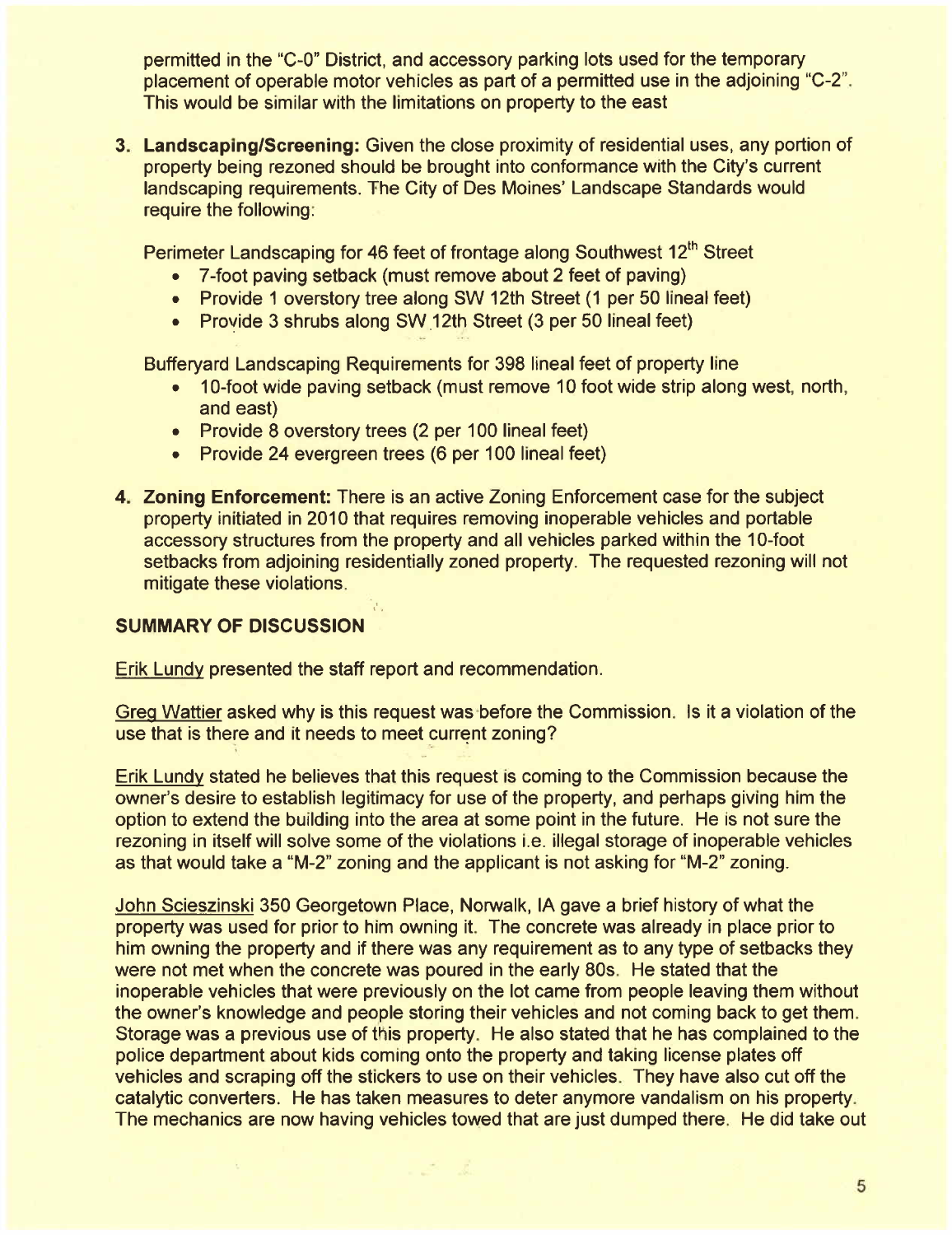some shrubs and large trees that impede the view in order to get out of the lot. Currently, there are no cars sitting on the concrete. The pictures that were shown of the property with cars on the concrete was from a few years ago, and currently there are no vehicles being stored.

He spoke to surrounding neighbors about his request and they all have said they have no problem.

Greo Jones asked if the applicant agreed with staff recommendation.

John Scieszinski stated that he does not understand all of the conditions.

Greo Jones read the conditions and explained staff recommendation. Specifically, Condition #2 requires the applicant to provide a setback around the perimeter of the parking lot which might entail cutting out some pavement and installing plants/trees.

John Scieszinski stated that he would resist that because it was never that way when he purchased it. So he does not agree with cutting up the concrete because it would be very costly. However he would agree to the shrubbery along the fences and trees in the front.

Vicki Stoodill asked what type of material is along the fence.

John Scieszinski stated it is concrete.

Greg Wattier asked what came out of the neighborhood meeting.

1 ¡ .

John Scieszinski stated that no one showed up. He got a couple of written responses saying they had no problem with his request and he has verbally talked to the insurance company, Fort Des Moines Church and the auto supply store.

Greg Jones stated that if the applicant does not agree to condition #2 the Commission will probably recommend deniaL.

John Scieszinski stated his health has been a difficulty and he does not have the funds to spend thousands of dollars to cut out concrete, which was previously approved by the City in the 1980's.

Greg Wattier stated he would like to be provided with a plan showing what the applicant would be willing to do so the Commission understands.

John Scieszinski stated there is a wide swatch between the parking lot and Army Post. There is also a wide swatch on the west side which contains a sidewalk but a great deal more on  $12<sup>th</sup>$  Street. The concrete goes up to the fence line on the east side of the building all the way back to the fence line in the rear of the "L" and down and around and all of that has a privacy fence that he put in.

Shirley Daniels stated that maybe a continuance is what is needed in order for the applicant to bring back a plan so the Commission can see actually what is going on.